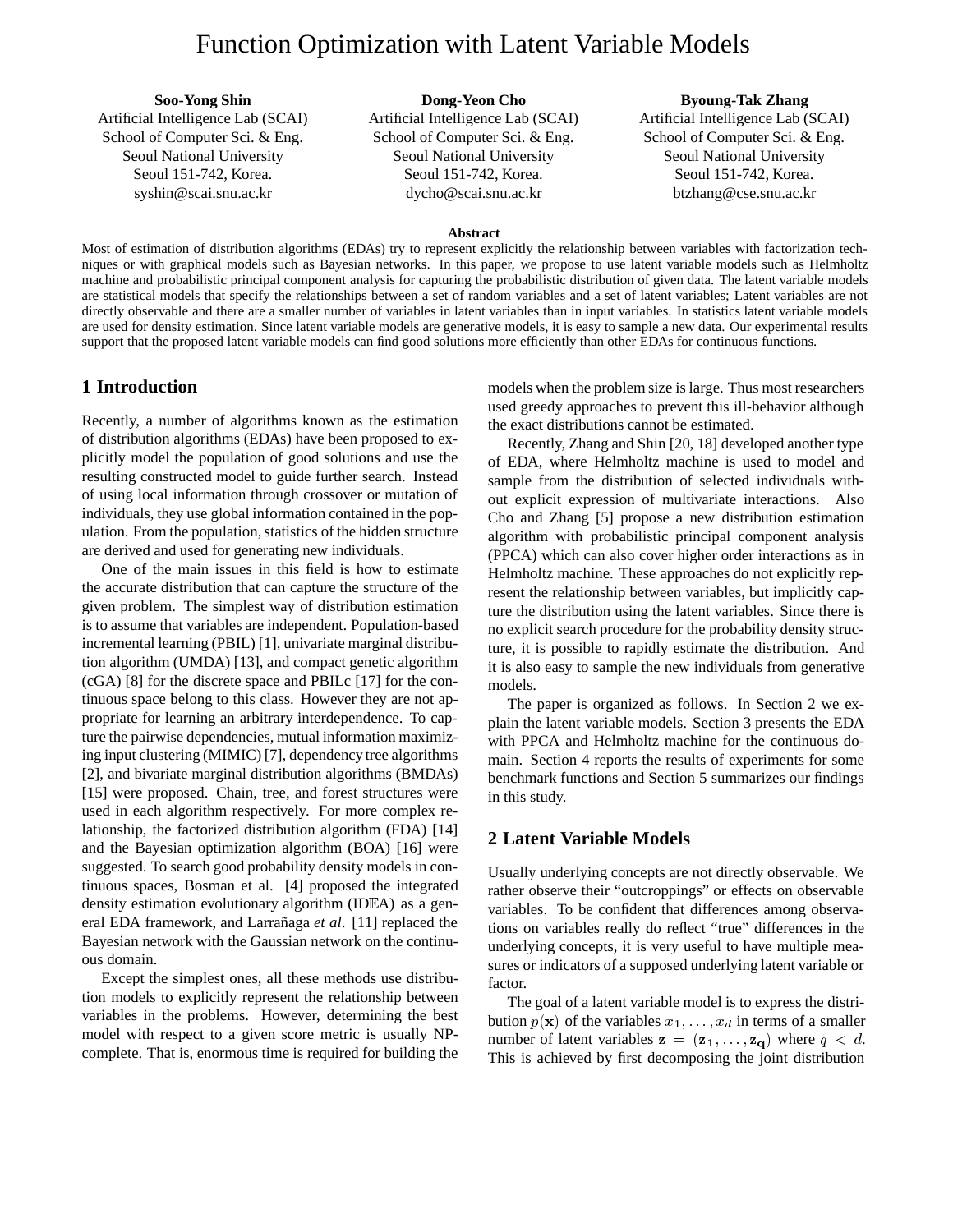

Figure 1: The latent variable model as a diagram.  $(u =$  unique variance,  $e =$  random error)

 $p(x, z)$  into the product of the marginal distribution  $p(z)$  of the latent variables and the conditional distribution  $p(\mathbf{x}|\mathbf{z})$  of the data variables given the latent variables. The conditional distribution  $p(x|z)$  is expressed in terms of a mapping from latent variables to data variables with a noise, so that

$$
\mathbf{x} = \mathbf{y}(\mathbf{z}; \mathbf{w}) + \boldsymbol{\epsilon},\tag{1}
$$

where  $y(z; w)$  is a function of the latent variable z with parameters w, and  $\epsilon$  is a z-independent noise process.

The desired model for the distribution  $p(x)$  of the data is obtained by marginalizing over the latent variables

$$
p(\mathbf{x}) = \int \mathbf{p}(\mathbf{x}|\mathbf{z})\mathbf{p}(\mathbf{z})\mathbf{dz}.
$$
 (2)

One of the simplest latent variable models is *factor analysis*. Figure 1 shows the conceptual diagram of latent variable model.

### **2.1 Probabilistic Principal Component Analysis**

Principal component analysis (PCA) is a powerful technique in data analysis. It can significantly reduce the dimensionality of the data by searching for the direction in data-space which have the highest variance, and subsequently projecting the data onto it [10].

For a set of observed *d* dimensional data vector  $\{x_i\}$ , by i  $i \in \{1, 2, ..., N\}$ , we define the *q* principal axes  $\{\mathbf{w}_j\},\$  $j \in \{1, 2, ..., q\}$  as those orthonormal axes onto which the retained variance under projection is maximal. Then it can be shown that the vector  $\{w_j\}$  are given by the *q* dominant eigenvectors which correspond to the largest eigenvalues of the sample covariance matrix

$$
\mathbf{S} = \frac{1}{N} \sum_{i}^{N} (\mathbf{x}_i - \boldsymbol{\mu}) (\mathbf{x}_i - \boldsymbol{\mu})^{\mathrm{T}}, \tag{3}
$$

where  $\mu$  is the data sample mean,

$$
\mu = \frac{1}{N} \sum_{i}^{N} \mathbf{x}_{i},\tag{4}
$$

such that  ${\bf Sw}_j = \lambda_j {\bf w}_j$ . The *q* principal components of the observed data  $x_i$  are given by the vector  $z_i = W<sup>T</sup>(x_i - \mu)$ , where  $\mathbf{W} = (\mathbf{w}_1, \mathbf{w}_2, ..., \mathbf{w}_q)$ . The variables  $z_j$  are uncorrelated such that the covariance matrix  $\sum_i \mathbf{z}_i \mathbf{z}_i^{\mathrm{T}}/N$  is diagonal with elements  $\lambda_j$ . A complementary property of PCA is that the principal component projection of all orthogonal  $\sum_i ||\mathbf{x}_i - \hat{\mathbf{x}}_i||^2$ , where the optimal linear reconstruction of  $\mathbf{x}_i$ linear projections minimizes the squared reconstruction error is given by  $\hat{\mathbf{x}}_i = \mathbf{W} \mathbf{z}_i + \boldsymbol{\mu}$ .

However, PCA is not a probabilistic model thus Tipping and Bishop [19] addressed this limitation by using the latent variable model which is closely related to factor analysis.

A latent variable model tries to relate a *d* dimensional data **x** to a corresponding *q* dimensional latent variables **z**. In standard factor analysis, the relationship is linear:

$$
\mathbf{x} = \mathbf{W}\mathbf{z} + \boldsymbol{\mu} + \boldsymbol{\epsilon},\tag{5}
$$

where the latent variables  $z \sim N(0, I)$  have a unit isotropic Gaussian and the noise is Gaussian  $\epsilon \sim N(0, \Sigma)$  with diagonal covariance matrix  $\Sigma$ . From this formulation, the data **x** has also Gaussian distribution  $\mathbf{x} \sim N(\boldsymbol{\mu}, \mathbf{WW}^{\mathrm{T}} + \boldsymbol{\Sigma}).$ 

The key assumption for this model is that the observed variables  $x_i$  are conditionally independent given the values of the latent variables **z** because of the diagonality of  $\Sigma$ . Thus these latent variables are intended to explain the correlations between observation variables while  $\epsilon$  represents independent noise.

For the isotropic Gaussian noise model of  $\epsilon \sim N(0, \sigma^2 I)$ , equation (5) implies that **z** conditional probability distribution over **x**-space is given by  $\mathbf{x} | \mathbf{z} \sim N(\mathbf{Wz} + \boldsymbol{\mu}, \sigma^2 \mathbf{I})$ , i.e,

$$
p(\mathbf{x}|\mathbf{z}) = (2\pi\sigma^2)^{-d/2} \exp\left\{-\frac{\|\mathbf{x} - \mathbf{W}\mathbf{z} - \boldsymbol{\mu}\|^2}{2\sigma^2}\right\}.
$$
 (6)

When the marginal distribution of the latent variable z is unit Gaussian;

$$
p(\mathbf{z}) = (2\pi)^{-q/2} \exp\left\{-\frac{1}{2}\mathbf{z}^{\mathrm{T}}\mathbf{z}\right\},\tag{7}
$$

the marginal distribution of the observed data **x** is obtained by integrating out the latent variables as follows:

$$
p(\mathbf{x}) = \int p(\mathbf{x}|\mathbf{z})p(\mathbf{z})d\mathbf{z}
$$
  
=  $(2\pi)^{-d/2} |\mathbf{C}|^{-1/2} \exp \left\{-\frac{1}{2}(\mathbf{x} - \boldsymbol{\mu})^{\mathrm{T}} \mathbf{C}^{-1}(\mathbf{x} - \boldsymbol{\mu})\right\},$  (8)

where the covariance is specified by  $C = WW^T + \sigma^2 I$  and implying  $\mathbf{x} \sim N(\boldsymbol{\mu}, \mathbf{C})$ .

By Bayes' rule, the posterior distribution of the latent variables **z** given the observed **x** becomes:

$$
p(\mathbf{z}|\mathbf{x}) = (2\pi)^{-q/2} |\sigma^{-2} \mathbf{M}|^{1/2}
$$

$$
\times \exp\left[-\frac{1}{2}\left\{\mathbf{z} - \mathbf{M}^{-1} \mathbf{W}^{\mathrm{T}}(\mathbf{x} - \boldsymbol{\mu})\right\}^{\mathrm{T}} (\sigma^{-2} \mathbf{M})\right]
$$

$$
\left\{\mathbf{z} - \mathbf{M}^{-1} \mathbf{W}^{\mathrm{T}}(\mathbf{x} - \boldsymbol{\mu})\right\}\right],
$$
(9)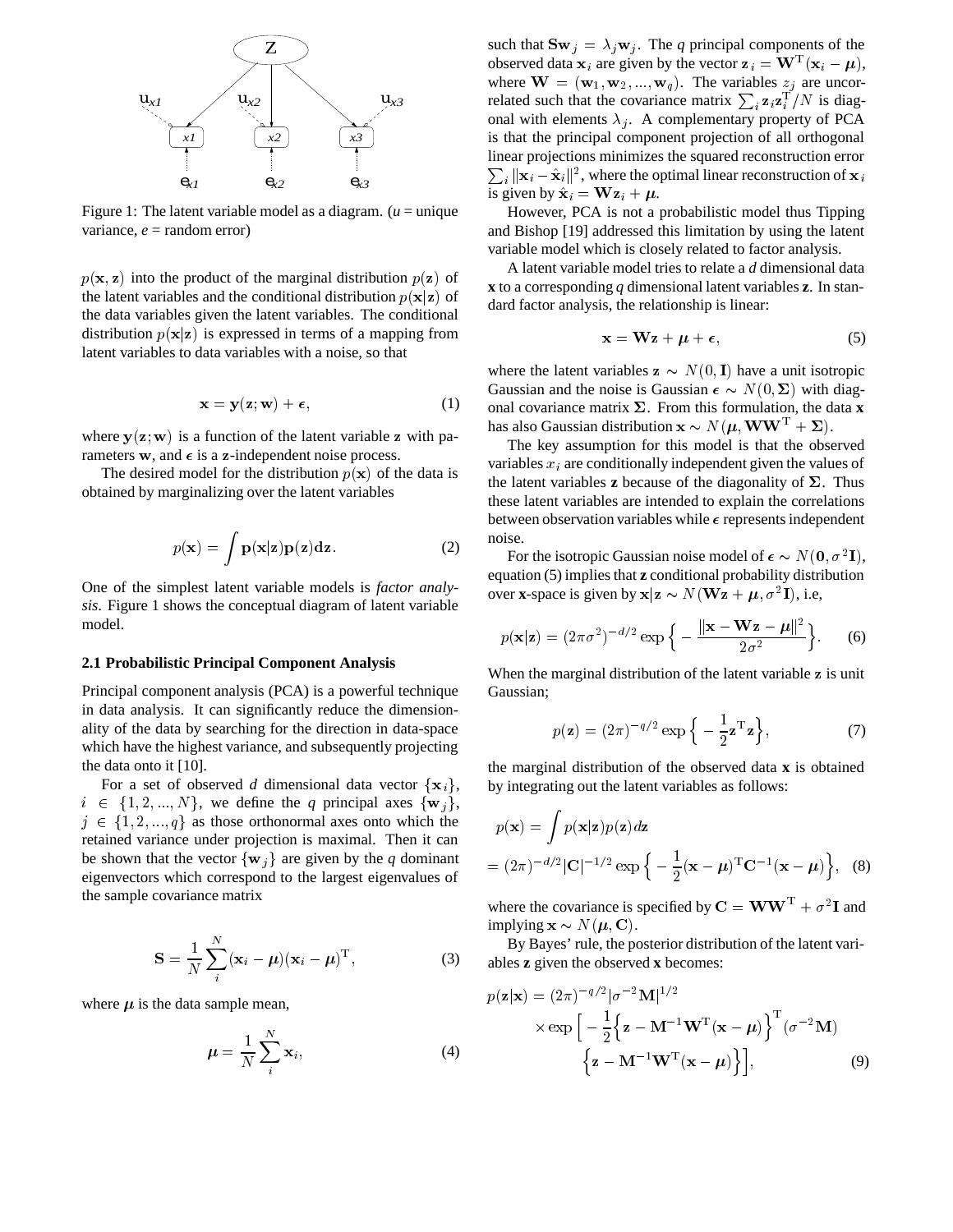

Visible Variables

Figure 2: The Helmholtz machine (two-layer network).

where  $\mathbf{M} = \mathbf{W}^{\mathrm{T}} \mathbf{W} + \sigma^2 \mathbf{I}$ .

The log-likelihood of observing the data under this model is

$$
L = \sum_{i=1}^{N} \ln\{p(\mathbf{x}_i)\}
$$
  
=  $-\frac{N}{2} \{d \ln(2\pi) + \ln |\mathbf{C}| + \text{tr}(\mathbf{C}^{-1} \mathbf{S})\},$  (10)

where **S** is the sample covariance matrix given by equation (3). Although there is no closed form analytic solution for **W** and  $\sigma$ , the parameters for this model can be obtained by iterative procedure, e.g. by using expectation-maximization (EM) algorithms of the next section.

## **2.2 Helmholtz Machine**

The Helmholtz machine [6] uses two entirely different sets of connections: the generative model and recognition model. A Helmholtz machine is illustrated in Figure 2 for the case of a network with two layers of stochastic units. The units in the lowest layer of the network are observable since the inputs are observed on them; units in the upper layer of the network are latent, since they are not directly observable from inputs.

The recognition model uses the bottom-up direction recognition biases and weights  $\mathbf{R} = {\mathbf{r}_{ij}, \mathbf{b}_{\mathbf{R_{Yi}}}}$ . This model is to infer a probability distribution over the underlying causes z of the input vector x,

$$
P(\mathbf{z}|\mathbf{x}, \mathbf{R}),\tag{11}
$$

$$
p(z_i) = \sigma\left(b_{R_{Yi}} + \sum_i \mathbf{r}_{ij}\mathbf{x}_i\right),\tag{12}
$$

where  $\sigma(x) = 1/(1 + exp(-x))$  is the conventional sigmoid function.

The generative model uses the top-down generative biases and weights,  $G = \{g_{ij}, b_{\mathbf{G_Y}i}, b_{\mathbf{G_X}i}\}\$ . The purpose of this model is to reconstruct an approximation to the original input vector from the underlying representations captured by the latent variables,

$$
P(\mathbf{x}|\mathbf{z}, \mathbf{G}).\tag{13}
$$

- 1. (**Initialize**) Randomly generate the initial population of *M* individuals from the prior distribution. Set generation count  $q \leftarrow 0$ .
- 2. (**Selection**) Select *N* promising solutions.
- 3. (**Density Estimation**) Calculate the distribution of given data using a latent variable model.
- 4. (Generate) Sampling *L* variations by the latent variable model.
- 5. (**Loop**) Set  $g \leftarrow g + 1$  and go to Step 2.

Figure 3: Outline of the estimation of distribution algorithms with latent variable models.

The original Helmholtz machine has binary stochastic units. Therefore we modified the Helmholtz machine to capture continuous distribution. First, we assumed the joint probability function of continuous  $d$ -dimensional input vector  $x$ to be a multivariate normal distribution, and put generative noise  $\nu_G$  and recognition noise  $\nu_R$  with Gaussian distribution  $N(\mathbf{b}, \tau)$  to the input units to give randomness; where **b** is a bias, and  $\tau$  is a variance of noise. Second, we used sigmoid function instead of changing the value to 0 or 1. Also to cover the range of given data vectors, we put the slope parameter  $\alpha$ to the sigmoid function;  $\sigma'(x) = 1/(1 + \alpha \exp(-x))$ .

The representation  $z$  produced in the latent layer is

$$
\mathbf{z} = \sigma' \bigg( \mathbf{x} \mathbf{R} + \boldsymbol{\nu}_R \bigg). \tag{14}
$$

similarly the generated data vectors  $x$  are produced by

$$
\mathbf{x} = \sigma' \bigg( \mathbf{z} \mathbf{G} + \boldsymbol{\nu}_G \bigg). \tag{15}
$$

## **3 Estimation of Distribution Algorithms with Latent Variable Models**

Conceptual estimation of distribution algorithm (EDA) procedure is used in our proposed algorithms. The proposed methods use the latent variable models to recognize the relationship between the input data. The latent variable model has been used for density modelling [3]. By marginalizing a joint distribution of visible and latent variables, the corresponding distribution of the observed variables can be obtained.

The outline of the proposed algorithms is explained in the Figure 3 and more detailed explanation will be given.

### **3.1 Distribution Estimation by PPCA**

The selected *N* individuals among the current population of size *M* are regarded as the observed data and the EM approach of maximizing the likelihood for PPCA is employed. Through this procedure, the distribution of the data points can be estimated.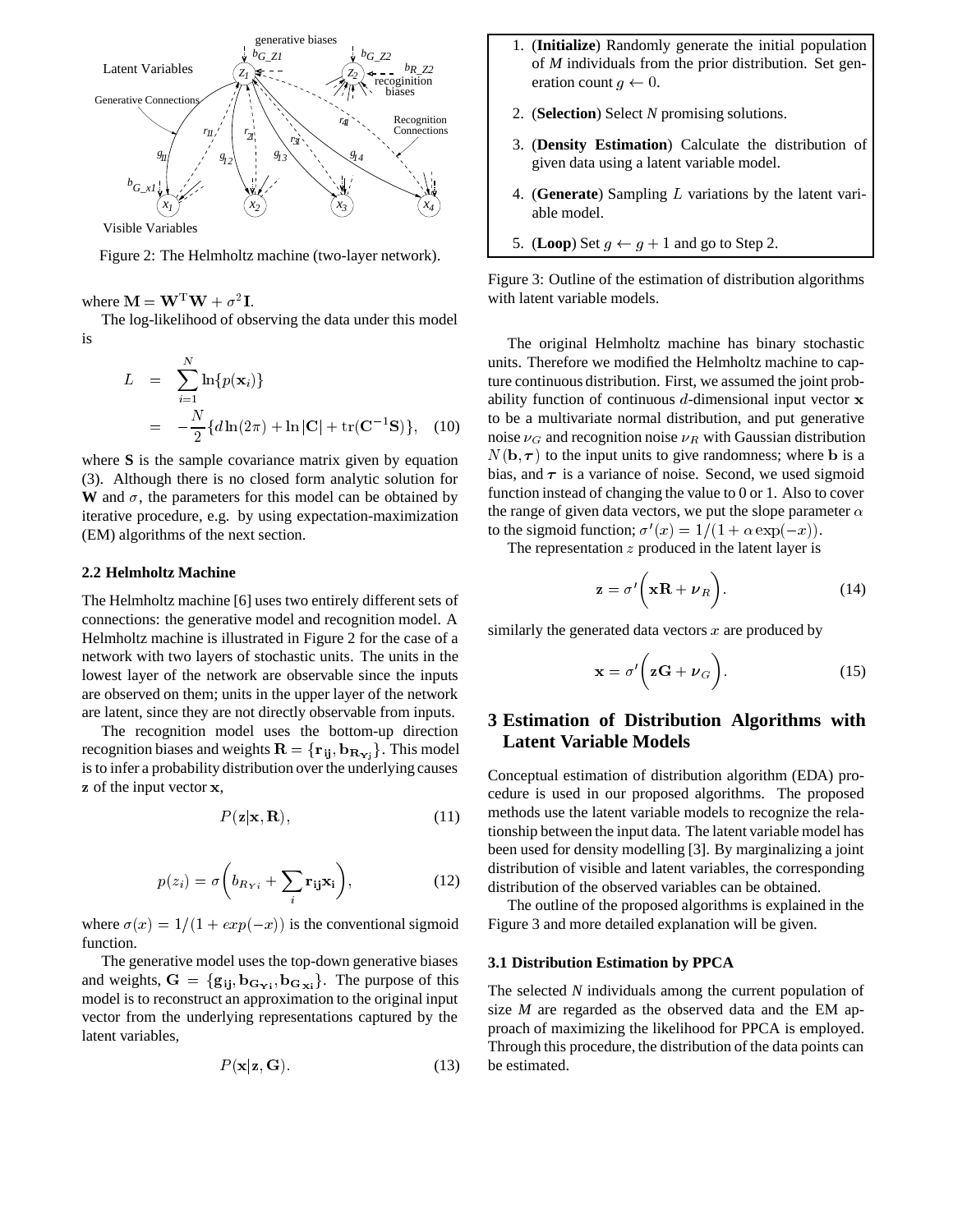For a selected individual  $x_i$ , the corresponding value of  $z$ is unknown. Since the joint distribution  $p(x, z)$  of the given samples and latent variables is known, we can calculate the expectation of the corresponding log-likelihood. In the Estep of the EM algorithm, the expectation with respect to the posterior distribution of  $z_i$  given the selected  $x_i$  is computed. In the M-step, new parameter values of **W** and  $\sigma^2$  are determined that maximize the expected log-likelihood.

Using equations (6) and (7), the log-likelihood is defined as follows:

$$
L = \sum_{i=1}^{N} \ln\{p(\mathbf{x}_i, \mathbf{z}_i)\}\n= \sum_{i=1}^{N} \ln\left[(2\pi\sigma^2)^{-d/2} \exp\left\{-\frac{\|\mathbf{x}_i - \mathbf{W}\mathbf{z}_i - \boldsymbol{\mu}\|^2}{2\sigma^2}\right\}\n= \sum_{i=1}^{N} \ln\left[(2\pi\sigma^2)^{-d/2} \exp\left\{-\frac{\|\mathbf{x}_i - \mathbf{W}\mathbf{z}_i - \boldsymbol{\mu}\|^2}{2\sigma^2}\right\}\n= \max_{\text{rad}}\n= \sum_{i=1}^{N} \ln\left[\frac{2\pi\sigma^2}{\sigma^2}\right] \tag{16}
$$

In the E-step, we take the expectation of *L* with respect to the distribution  $p(\mathbf{x}_i|\mathbf{z}_i, \mathbf{W}, \sigma^2)$ :

$$
E\{L\} = -\sum_{i=1}^{N} \left[ \frac{d}{2} \ln \sigma^2 + \frac{1}{2} \text{tr}\left( E\{\mathbf{z}_i \mathbf{z}_i^{\mathrm{T}}\} \right) \right]
$$
\n
$$
+ \frac{\|\mathbf{x}_i - \boldsymbol{\mu}\|^2}{2\sigma^2} - \frac{1}{\sigma^2} E\{\mathbf{z}_i\}^{\mathrm{T}} \mathbf{W}^{\mathrm{T}}(\mathbf{x}_i - \boldsymbol{\mu}) \right]_{\mathrm{Tr}}^{\mathrm{p}}
$$
\n
$$
+ \frac{1}{2\sigma^2} \text{tr}\left(\mathbf{W}^{\mathrm{T}} \mathbf{W} E\{\mathbf{z}_i \mathbf{z}_i^{\mathrm{T}}\} \right) \Big], \tag{17}
$$

where we omitted terms independent of the model parameters and

$$
E\{\mathbf{z}_i\} = \mathbf{M}^{-1}\mathbf{W}^{\mathrm{T}}(\mathbf{x}_i - \boldsymbol{\mu}), \qquad (18)
$$

$$
E\{\mathbf{z}_i\mathbf{z}_i^{\mathrm{T}}\} = \sigma^2 \mathbf{M}^{-1} + E\{\mathbf{z}\} E\{\mathbf{z}\}^{\mathrm{T}}, \qquad (19)
$$

with  $M = \sigma^2 I + W^T W$ . Note that these statistics are computed using the current values of the parameters that follows from distribution (9).

In the M-step, the expectation of log-likelihood  $E\{L\}$  is by maximized with respect to **W** and  $\sigma^2$  by differentiating equation (17) and setting the derivatives to be zero. This gives new parameter estimates

$$
\mathbf{W}_{\text{new}} = \left[\sum_{i=1}^{N} (\mathbf{x}_i - \boldsymbol{\mu}) E\{\mathbf{z}_i\}^{\text{T}}\right] \left[\sum_{i=1}^{N} E\{\mathbf{z}_i \mathbf{z}_i^{\text{T}}\}\right]^{-1}, (20)
$$

$$
\sigma_{\text{new}}^2 = \frac{1}{Nd} \sum_{i=1}^{N} \left[ \|\mathbf{x}_i - \boldsymbol{\mu}\|^2 - 2E\{\mathbf{z}_i\}^{\text{T}} \mathbf{W}_{\text{new}} (\mathbf{x}_i - \boldsymbol{\mu})\right]
$$

$$
+\mathrm{tr}\left(E\{\mathbf{z}_{i}\mathbf{z}_{i}^{\mathrm{T}}\}\mathbf{W}_{\mathrm{new}}^{\mathrm{T}}\mathbf{W}_{\mathrm{new}}\right)\big].\ (21)
$$

To maximize the likelihood, the sufficient statistics of the conditional distributions are calculated form the E-step equations (18) and (19), and revised estimates for the parameters are obtained from the M-step equations (20) and (21). These four equations are repeated sequentially until convergence is achieved or some other stopping criterion is met.

The conditional distribution of the new individual  $x_i$  given the corresponding latent variable  $z_i$  is defined to be Gaussian,  $N \sim (\mathbf{W} \mathbf{z}_i + \boldsymbol{\mu}, \sigma^2 \mathbf{I})$ , as equation (6). Thus to generate next population, we only have to sample  $M/N$  data points for each latent variable  $z_i$  from the Gaussian distribution with parameters obtained by the previous EM algorithm.

### **3.2 Helmholtz Machine for Density Estimation**

Hinton et al. [9] describes a stochastic algorithm, called wake-sleep algorithm to calculate the recognition and generative weights of the Helmholtz machine. We slightly modified the original wake-sleep algorithm to capture continuous distribution. There are two phases in the algorithm: a *wake* phase and a *sleep* phase. In the *wake* phase, from observed values of input variables, x, values of the latent variables are randomly filled, z, using the conditional distribution defined by the current recognition model. Although the nodes are driven by the recognition weights, only generative weights are actually learned during the wake phase using locally available information and the simple delta rule:

$$
\Delta G \propto \eta (\mathbf{x_c} - \mathbf{Gz_c}) \mathbf{z_c},\tag{22}
$$

where G is the generative weight vector,  $x_c$  is the c-th sample,  $z_c$  is the value of the latent variables, and  $\eta$  is the learning rate. The Gaussian noise of generative model,  $N(\mathbf{b}, \boldsymbol{\tau})$  is updated by

$$
\tau'_{G} = \alpha \tau_{G},\tag{23}
$$

$$
\mathbf{b}_G \propto \eta (\mathbf{x_c} - \mathbf{Gz_c}). \tag{24}
$$

The variances are decayed by a constant  $\alpha$  during generation, and the biases are also updated by delta rule.

In the *sleep* phase of the algorithm, without reference to any input data, values for the latent variables are randomly chosen, and then *fantasy* input values are generated by the current parameters of the generative model. These fantasies supply an unbiased sample for the network's generative model of the data. Having produced a fantasy, the recognition weights are adjusted by a simple delta rule:

$$
\mathbf{R} \propto \eta (\mathbf{z}_{\mathbf{k}} - \mathbf{R} \mathbf{x}_{\mathbf{k}}) \mathbf{x}_{\mathbf{k}},\tag{25}
$$

 $-\mu$ ) Gaussian noise is updated similar as generative noise: where **R** is the recognition weight vector,  $z_k$  is the k-th latent vector, and  $x_k$  is the k-th fantasy vector. The recognition

$$
\tau'_{R} = \alpha \tau_{R} \tag{26}
$$

$$
\mathbf{b}_R \propto \eta(\mathbf{z}_k - \mathbf{R}\mathbf{x}_k). \tag{27}
$$

Using this wake-sleep algorithm and Helmholtz machine, we can capture the relationship between variables. Referred to Figure 3, sampling new populations are done by generative model of Helmholtz machine, and the relationship between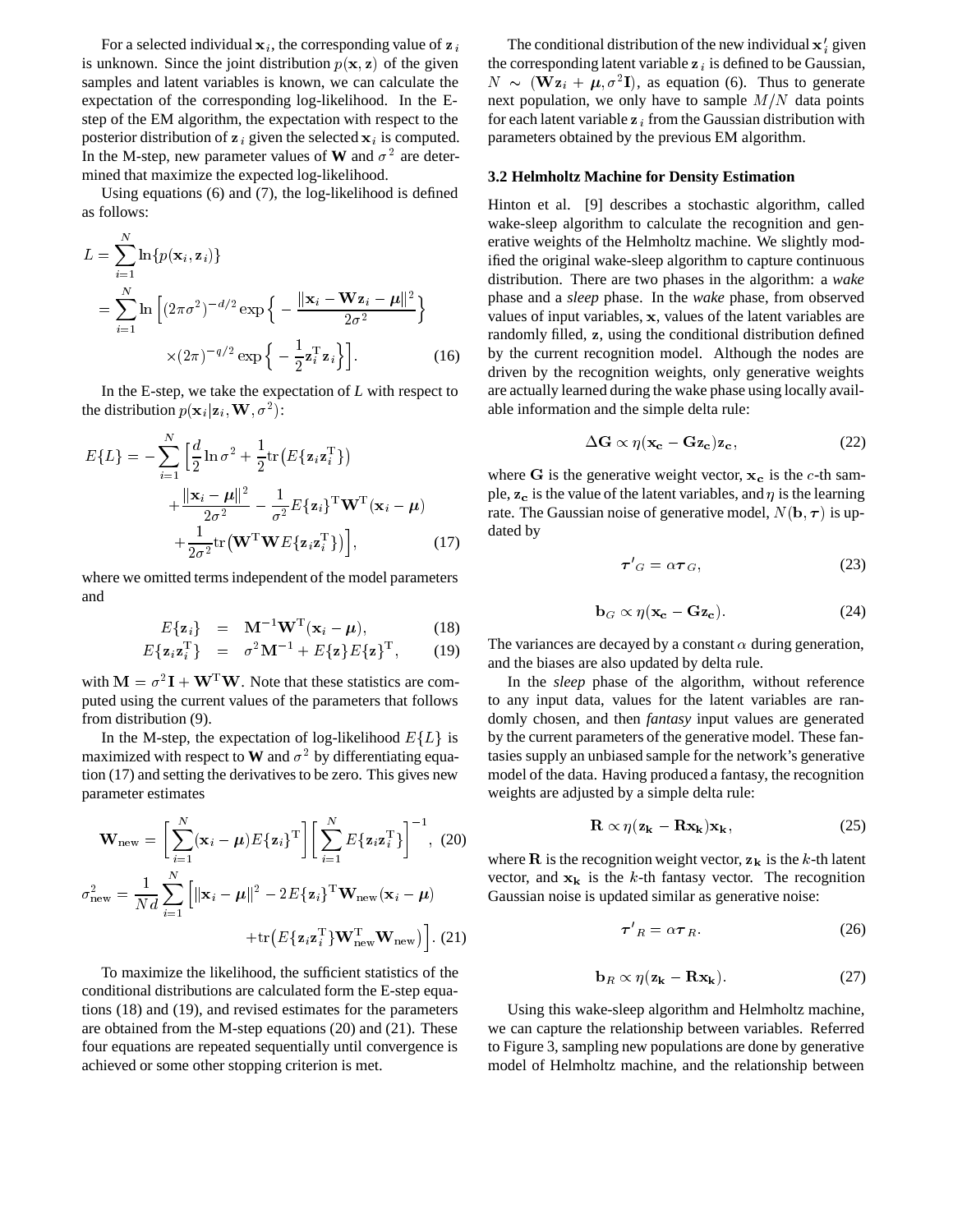| • Function 1: $f_1(\mathbf{x}) = \left\{ 10^{-5} + \sum_{i=1}^d  y_i  \right\}^{-1}$ ; $y_1 = x_1$ ; $y_i = y_{i-1} + x_i$ , $i = 2, , d$ ; $-0.16 \le x_i \le 0.16$                             |
|--------------------------------------------------------------------------------------------------------------------------------------------------------------------------------------------------|
| • Function 2: $f_2(\mathbf{x}) = \sum_{i=1}^{d} ((\mathbf{x}_1 - \mathbf{x}_i^2)^2 + (\mathbf{x}_i - 1)^2); -10 \le \mathbf{x}_i \le 10$                                                         |
| • Function 3: $f_3(\mathbf{x}) = 1 + \sum_{i=1}^d \frac{x_i^2}{4000} - \prod_{i=1}^d \cos\left(\frac{x_i}{\sqrt{i}}\right); -600.0 \le x_i \le 600.0$                                            |
| • Function 4: $f_4(\mathbf{x}) = 100f_1(\mathbf{x}); -3.0 \le x_i \le 3.0$                                                                                                                       |
| • Function 5: $f_5(\mathbf{x}) = 100 \left\{ 10^{-5} + \sum_{i=1}^d  y_i  \right\}^{-1}$ ; $y_1 = x_1$ ; $y_i = \sin(y_{i-1}) + x_i$ , $i = 2, , d; -3.0 \le x_i \le 3.0$                        |
| • Sphere function: $f_s(\mathbf{x}) = \sum_{i=1}^{a} x_i^2$ ; $-20 \le x_i \le 20$                                                                                                               |
| • Ackley function: $f_A(\mathbf{x}) = -20 \exp \left(-0.2 \sqrt{\frac{1}{d} \sum_{i=1}^d x_i^2}\right) - \exp \left(\frac{1}{d} \sum_{i=1}^d \cos(2\pi x_i)\right) + 20 + e, -20 \le x_i \le 20$ |
| • Griewank function: $f_G(\mathbf{x}) = \frac{1}{4000d} \cdot \sum_{i=1}^{d} x^2 - \prod_{i=1}^{d} \cos\left(\frac{x_i}{\sqrt{i}}\right) + 1; -600 \leq x_i \leq 600$                            |
| • Rastrigin function: $f_{Ra}(\mathbf{x}) = 10d + \sum_{i=1}^{d} (x_i^2 - 10 \cos(2\pi x_i))$ ; -5.12 $\leq x_i \leq 5.12$                                                                       |
| • Rosenbrock function: $f_{Ro}(\mathbf{x}) = \sum_{i=2}^{d} \left(100 \cdot (x_i - x_{i-1}^2)^2 + (1 - x_{i-1})^2\right); -2.048 \leq x_i \leq 2.048$                                            |

Figure 4: Test functions used in our experiments

variables is represented in latent variables of Helmholtz machine.

By the way, one of difficult problems is how to decide the structure of Helmholtz machine, i.e. the number of latent variables and the number of layers. Small number of latent variables cannot learn the distribution well, but too large size will lead to overfitting and takes a lot of time for learning. For this problem, we use a constructive algorithm for structure learning in Helmholtz machine. A constructive algorithm starts with a small network and then adds additional hidden units and weights until a satisfactory solution is found, so it always searches for small networks to reduce the training time. But the remaining problem is to decide when to stop the addition of hidden units. We use a greedy approach to network construction; after adding a new hidden unit with small random initial values, we train the *whole* network by wake-sleep algorithm, not only the new hidden unit.

## **4 Experimental Results**

Various functions have been tested to compare our methods with others. The test functions are shown in Figure 4. Test function 1, 4, and 5 are maximization functions, and other functions are minimization functions. All functions except Test function 2 and Rosenbrock function have their optimum at  $x = (0, \ldots, 0)$ . Test function 2 and Rosenbrock function have their minimum at  $x = (1, \ldots, 1)$ . The

proposed methods can also be applied to the discrete space. However we focus on the continuous domain for demonstration purposes.

The parameters for the experiments are explained in Table 1 - Table 3. Table 1 shows the parameter settings of EDA with PPCA. For all test functions, termination criterion is based on the maximum number of evaluations. However, for last five benchmark functions like sphere function, Ackley function, and so on, EDAs with PPCA were stopped when the best fitness value is below  $1.0 \times 10^{-13}$  or the variance  $\sigma^2$ is below  $1.0 \times 10^{-15}$ . Table 2 describes the parameters for EDA with Helmholtz machine. Since we use constructive approach for Helmholtz machine construction, we initialize the Helmholtz machine with one latent variable. For test function 1 - 5, Helmholtz machine with 3 layers was used. The uppermost hidden layer has only one latent variable to capture the correlation of latent variables of first hidden layer. In constructive phase, latent variable of first hidden layer is added. For remaining test functions, two layer Helmholtz machine was used. Our latent variable model approaches use the elitist strategy. The parameters for real coded genetic algorithm is explained in Table 3. Real coded genetic algorithm use real vectors as a chromosome, and also apply the elitist strategy.

Table 4 displays the results for test functions 1, 2 and 3. Results obtained by all other methods except PPCA and Helmholtz machine are taken from [12] where Gaussian networks are used as the probabilistic model. One hundred ex-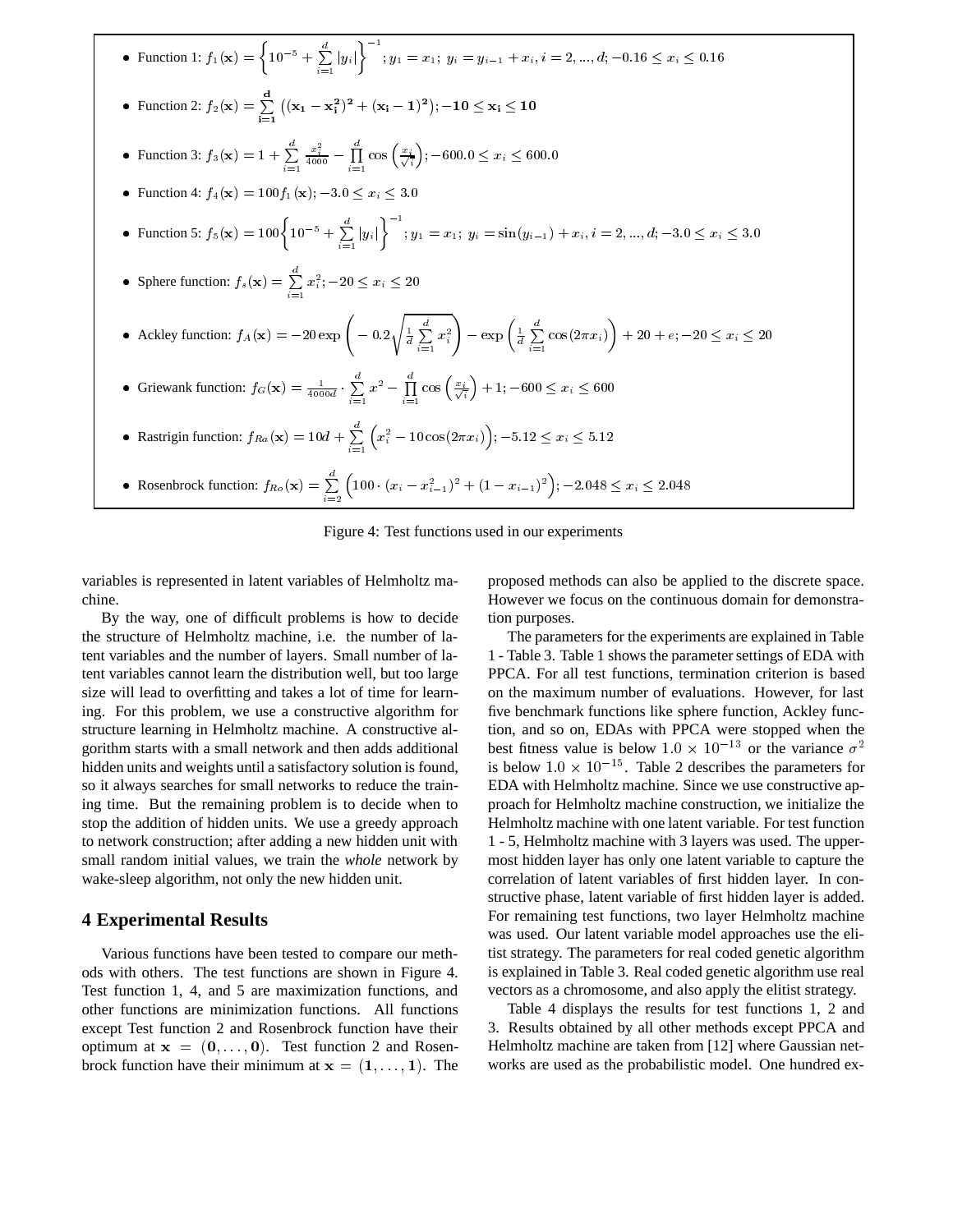Table 1: Characteristics of the functions and parameter settings for PPCA

| Function   | Func!           | Func 2 | Func 3 | Func 4  | Func 5 | <b>Sphere</b> | Ackley | Griewank | Rastrigin | Rosenbrock |  |
|------------|-----------------|--------|--------|---------|--------|---------------|--------|----------|-----------|------------|--|
| Type       | Max             | Min    | Min    | Max     | Max    | Min           | Min    | Min      | Min       | Min        |  |
| Optimum    | 10 <sup>5</sup> |        |        | 10'     | 10'    |               |        |          |           |            |  |
| Dimension  | 10              |        |        | 100     |        | 50, 100       |        |          |           |            |  |
| # Max Eval | 300,000         |        |        | 200,000 |        | 1.000.000     |        |          |           |            |  |
| Pop_Size   | 10.000          | 2.000  | 750    | 2.000   | 2.000  | 200           | 200    | 5.000    | 5.000     | 200        |  |
| Sel Rate   | 0.01            | 0.1    | 0.2    | 0.1     | 0.2    | 0.5           | 0.5    | 0.1      | 0.1       | 0.5        |  |
| # Latent   |                 |        |        | 10      | 20     |               |        |          |           |            |  |

Table 2: Parameters for Helmholtz machine

| Parameters                 | Values |
|----------------------------|--------|
| <b>Maximum Generation</b>  | 100    |
| Population Size            | 1000   |
| Learning Rate              | 0.001  |
| Noise Decay Rate           | 0.999  |
| Learning Iteration         | 1000   |
| # Initial Latent Variables |        |
| <b>Selection Rate</b>      |        |

Table 3: Parameters for real coded genetic algorithm

| Parameters             | Values          |
|------------------------|-----------------|
| Maximum Generation     | 10 <sup>4</sup> |
| <b>Population Size</b> | 2000            |
| <b>Crossover Rate</b>  | 0.9             |
| <b>Mutation Rate</b>   | 0.01            |

Table 4: Mean values averaged on 100 runs for the test function 1, 2, and 3.

|        | MDAS     | MIMIC <sub>s</sub> | $EGNA_{ee}$ | $EGNA_{BGe}$ | ES       | <b>PPCA</b>            | HМ                    |
|--------|----------|--------------------|-------------|--------------|----------|------------------------|-----------------------|
| Test.  | 53460    | 58775              | 100000      | 100000       | 5910     | 94063.01               | 76646.08              |
| Test 2 | 0.13754  | 0.13397            | 0.09914     | 0.0250       |          | $3.68\times10^{-9}$    | $.64 \times 10^{-8}$  |
| Test 3 | 0.011076 | 0.007794           | 0.008175    | 0.012605     | 0.034477 | $-18$<br>$2.22\times1$ | $7.90 \times 10^{-9}$ |

Table 5: Mean fitness values averaged on 20 runs for the test function 4 and 5 with the standard deviation.

|        | $(10+50)$ -ES    | $PBIL_c$         | IDEA  |       | <b>PPCA</b>      |              | HМ                        |
|--------|------------------|------------------|-------|-------|------------------|--------------|---------------------------|
|        | Mean $\pm$ Stdev | Mean $\pm$ Stdev | Mean  | RT    | Mean $\pm$ Stdev | RT           | Mean $\pm$ Stdev          |
| Test 4 | $2.91\pm0.45$    | $4.76 \pm 0.78$  | 7.50  | 44.32 | 7.83             | 6.91         | $366221.55 \pm 536372.64$ |
| Test 5 |                  | 36، ا            | 27.72 | 4.95  | 18.23<br>-54     | $\hat{ }$ 34 | $237406.62 \pm 294739.05$ |

Table 6: Mean fitness values and standard deviations averaged on 20 runs for the test functions: 'S' is Sphere function, 'A' is Ackley function, 'G' is Griewank function, 'Ra' is Rastrigin function, and 'Ro' is Rosenbrock function.

|    |     | GА                         |            | <b>PPCA</b>                                     |                 | HM                                            |        |
|----|-----|----------------------------|------------|-------------------------------------------------|-----------------|-----------------------------------------------|--------|
|    | N   | Mean $\pm$ Stdev<br># Eval |            | Mean $\pm$ Stdev                                | # Eval          | Mean $\pm$ Stdev                              | # Eval |
|    | 50  | $17.43 \pm 1.17$           | 19,930,400 | $8.73 \times 10^{-14} \pm 6.89 \times 10^{-15}$ | 41.880          | $2.31 \times 10^{-5} \pm 2.28 \times 10^{-5}$ | 15,700 |
|    | 100 | $20.37 \pm 1.00$           | 19,974,800 | $9.39 \times 10^{-14} \pm 5.28 \times 10^{-15}$ | 62.780          | $1.75 \times 10^{-5} \pm 1.92^{-5}$           | 20,200 |
| A  | 50  | $1863.00 \pm 132.02$       | 19,919,800 | $1.01 \times 10^{-7} \pm 3.78 \times 10^{-9}$   | 43.780          | $1.48 \times 10^{-3} \pm 7.61 \times 10^{-4}$ | 16,400 |
|    | 100 | $4549.99 \pm 280.06$       | 19,905,000 | $1.14 \times 10^{-7} \pm 3.25 \times 10^{-9}$   | 64,100          | $8.61 \times 10^{-4} \pm 4.90 \times 10^{-4}$ | 21,800 |
| G  | 50  | $18.08 \pm 0.60$           | 19,931,000 | $5.10 \times 10^{-10} \pm 5.22 \times 10^{-10}$ | 10 <sup>6</sup> | $1.42 \times 10^{-6} \pm 2.44 \times 10^{-6}$ | 28,100 |
|    | 100 | $20.81 \pm 0.90$           | 19,978,800 | $6.05 \times 10^{-7} \pm 3.71 \times 10^{-7}$   | 10 <sup>6</sup> | $2.70 \times 10^{-6} \pm 6.72 \times 10^{-6}$ | 28,800 |
| Ra | 50  | $221.72 \pm 21.57$         | 19,459,800 | $5.50 \times 10^{-12} \pm 5.87 \times 10^{-13}$ | 682,000         | $2.32 \times 10^{-3} \pm 2.65 \times 10^{-3}$ | 17,800 |
|    | 100 | $447.28 \pm 22.70$         | 19,792,800 | $1.20 \times 10^{-11} \pm 9.96 \times 10^{-13}$ | 988,000         | $3.73 \times 10^{-4} \pm 7.33 \times 10^{-4}$ | 30,400 |
| Ro | 50  | $3941.472 \pm 431.93$      | 19,459,800 | $47.94 \pm 0.60$                                | 255,240         | $49.23 \pm 0.47$                              | 13.100 |
|    | 100 | $8909.16 \pm 838.65$       | 18,958,600 | $97.24 \pm 0.76$                                | 286,300         | $98.46 \pm 0.41$                              | 20,200 |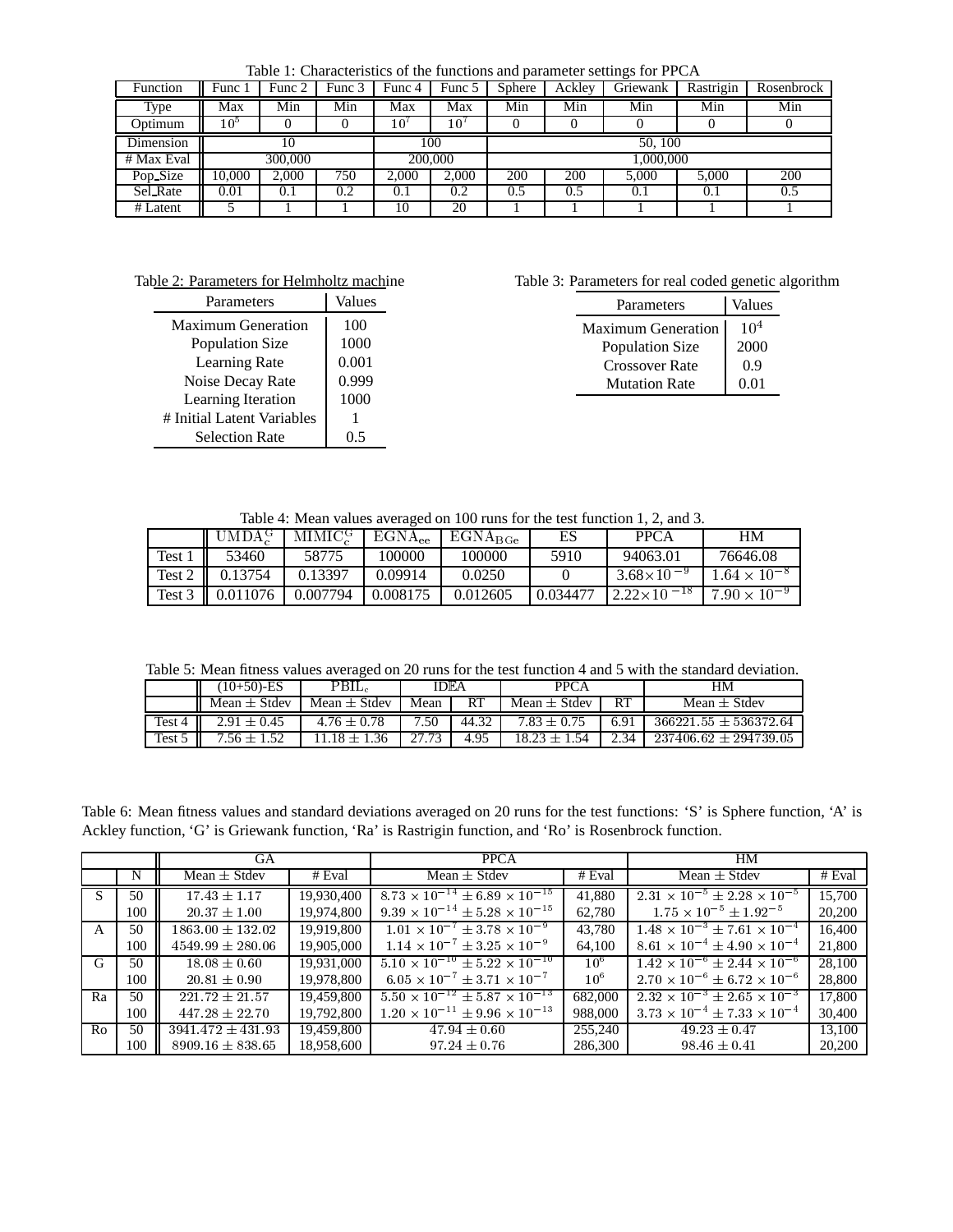periments for each function and algorithm were carried out. As shown in the Table 4, proposed methods show highly competitive results. Although EDA with latent variable models are slightly worse than EGNA for test function 1, they significantly outperform for other functions .

Table 5 summarizes the best fitness values averaged over 20 runs with standard deviations for the test functions 4 and 5. Here, the earlier reported results came from [17] and [4]. PPCA have better performances than those of the standard ES and the continuous version of PBIL. This implies that PPCA can detect the high order relations between variables by using the latent variables (or just one variable). The performance of PPCA is better than that of ID $E$ A for the test function 4, although it is worse for the function 5. However, note that the relative time (RT) spent by PPCA is far smaller than that of ID $E$ A for all functions. RT was introduced from [4] as a CPU independent fair running time comparison metric. Therefore we can expect that EDAs with PPCA find the nearly optimum solutions more efficiently than other EDAs. And EDA with Helmholtz machine significantly outperforms in test function 4 and 5. Especially, the major differences of test function 1 and 4 are the range of input variable and dimension of input variables. These difficulties cause poor results to other algorithms. But Helmholtz machine can find the solutions similar to test function 1. We speculate that Helmholtz machine can capture better correlation structure than other models such as PPCA and IDEA for more complex problems.

Table 6 shows the experimental results of other famous benchmark test functions. In all cases, latent variable models can find better solutions that simple genetic algorithms. In our approaches, PPCA has better performances that Helmholtz machines while PPCA requires more function evaluations to reach the optimal points. However, total running time of EDA with PPCA is generally less than that of Helmholtz machine. But if we optimize the parameters of Helmholtz machine for each function, we can get the better results with smaller running time.

## **5 Conclusions**

We proposed two latent variable models, probabilistic principle component analysis (PPCA) and Helmholtz machine (HM), for the probability model of estimation of distribution algorithm (EDA). We tested the performance of the proposed methods on several continuous function optimization problems. Our empirical results show that EDAs with latent variable models are superior to simple real-coded genetic algorithm and other continuous estimation of distribution algorithms. Especially, PPCA-based EDA can detect the multivariate interactions with less total running time than other EDA methods. And EDA with Helmholtz machine can find good solutions in the case that the problems have complex correlations and a high dimension.

## **Acknowledgments**

This research was supported in part by the Korea Ministry of Science and Technology through KISTEP under Grant BR-2- 1-G-06 and by the Ministry of Education under the BK21-IT Program.

## **Bibliography**

- [1] S. Baluja and R. Caruana, "Removing the genetics from the standard genetic algorithm," *Proceedings of the 12th International Conference on Machine Learning*, pp. 38- 46, Morgan Kaufmann, 1995.
- [2] S. Baluja, and S. Davies, "Using optimal dependencytrees for combinatorial optimization: learning the structure of the search space," *Proceedings of the 14th International Conference on Machine Learning*, pp. 30-38, Morgan Kaufmann, 1997.
- [3] C. M. Bishop, "Latent Variable Models," *Learning in Graphical Models*, pp. 371-404, The MIT Press, 1999.
- [4] P. A. N. Bosman and D. Thierens, "Expanding from Discrete to Continuous Estimation of Distribution Algorithms: The IDEA," *Parallel Problem Solving from Nature VI*, LNCS 1917, pp. 767-776, Springer, 2000.
- [5] D.-Y. Cho and B.-T. Zhang, "Continuous Estimation of Distribution Algorithms with Probabilistic Principal Component Analysis," *The 2001 Congress on Evolutionary Computation* (CEC2001), Seoul, Korea, 2001 (submitted).
- [6] P. Dayan, G. E. Hinton, R. M. Neal, and R. S. Zemel, "The Helmholtz machine," *Neural Computation*, vol. 7, no. 5, pp. 889-904, 1995.
- [7] J. S. De Bonet, C. L. Isbell, and P. Viola, "MIMIC: Finding optima by estimating probability densities," *Advances in Neural Information Processing Systems*, vol. 9, pp. 424-430, The MIT Press, 1997.
- [8] G. R. Harik, F. G. Lobo, and D. E. Goldberg, "The compact genetic algorithm," *Proceedings of the 1998 IEEE International Conference on Evolutionary Computation*, pp. 523-528, 1998.
- [9] G. E. Hinton, P. Dayan, B. J. Frey, and R. M. Neal, "The wake-sleep algorithm for unsupervised neural networks," *Science*, vol. 268, pp. 1158-1160, 1995.
- [10] I. T. Jolliffe, *Principal Component Analysis*, Springer, 1986.
- [11] P. Larrañga, R. Etxeberria, J. A. Lozano, and J. M. Peña, "Optimization by learning and simulation of Bayesian and Gaussian networks," *Technical Report EHU-KZAA-IK-4/99*, http://www.sc.edu.es/ccwbayes/postscript/ kzaa-ik-04-99.ps, 1999.

We cannot find the criterion of zero for ES with test function 2. But we think our results are close to zero.